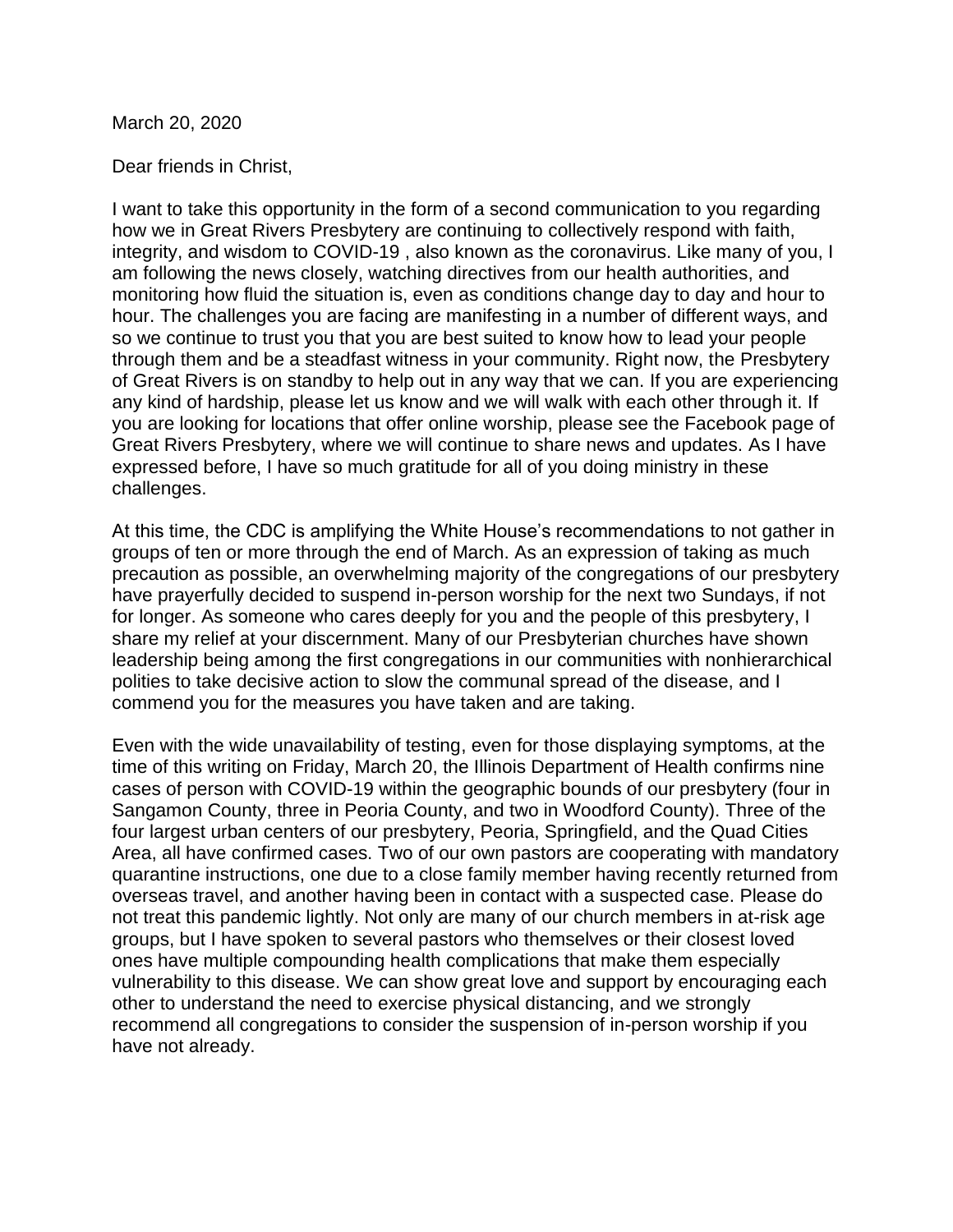Like many of you, I wish I had the right words to address all our concerns and questions, especially as we begin to foresee the possibility of entering the season of Easter without an all-clear from health authorities to gather again. I feel your tiredness, I sympathize with your weariness of receiving criticism and second guessing your own leadership, and I see the anxiety you carry by both new challenges and old challenges compounded. In case you need to hear it, know that you are not alone—you are leading your people better than you think you are.

On the one hand, what we are experiencing is unprecedented, particularly in our lifetime. On the other hand however, we as a people of God have been here before. When the temple was destroyed in 587 BCE and the holy place counted upon for divine worship was inaccessible, God SPOKE, and much of the Old Testament came into being through the prophets. When Apostle Paul was imprisoned and had nothing but a pen and a piece of paper with which to minister to his anxious people, God SPOKE, and some of most beloved Scriptures we have came into the New Testament canon. This is to say my friends, even as services are suspended, worship is not "cancelled" in any way—God is speaking more powerfully through your phone call check-ins and text messages, through email devotions and impromptu live streams, than perhaps ever before. If there were ever a time we needed your witness that God still speaks, it is now. We need the faith to remind us "*who will separate us from the love of Christ? Will hardship, or distress, or persecution, or famine, or nakedness, or peril, or sword?...For I am convinced that neither death, nor life, nor angels, nor rulers, nor things present, nor things to come, nor powers, nor height, nor depth, nor anything else in all creation, will be able to separate us from the love of God in Christ Jesus our Lord*." (Romans 8:35,38- 39). Some things are definitely changing: the way we gather, how we connect; but at the same time, some things will never change—our mission to love God and love our neighbor, and the opportunity we have to do this is now.

Because of a divine wisdom we can only speak to but never fully understand, God put US in this particular place in this particular time. And for that I thank God, because I can tell you what I am seeing up and down our presbytery;

- I see needs reassessed and ministry efforts reprioritized, mission reclaimed and the community's vulnerable recentered.
- I see greater attention to self-care, both personal and communal, naming what we "can do" and what we "cannot do," and then acting from there.
- I see new technologies implemented like Zoom, smartphones, YouTube, and Facebook live, but also "low tech" technologies reengaged for ministry: phone calls, shared scripts, text messages, cards, and letter mailings.
- I see a renewed energy in checking in on each other for its own sake, substantive phone calls and prayer given on the spot.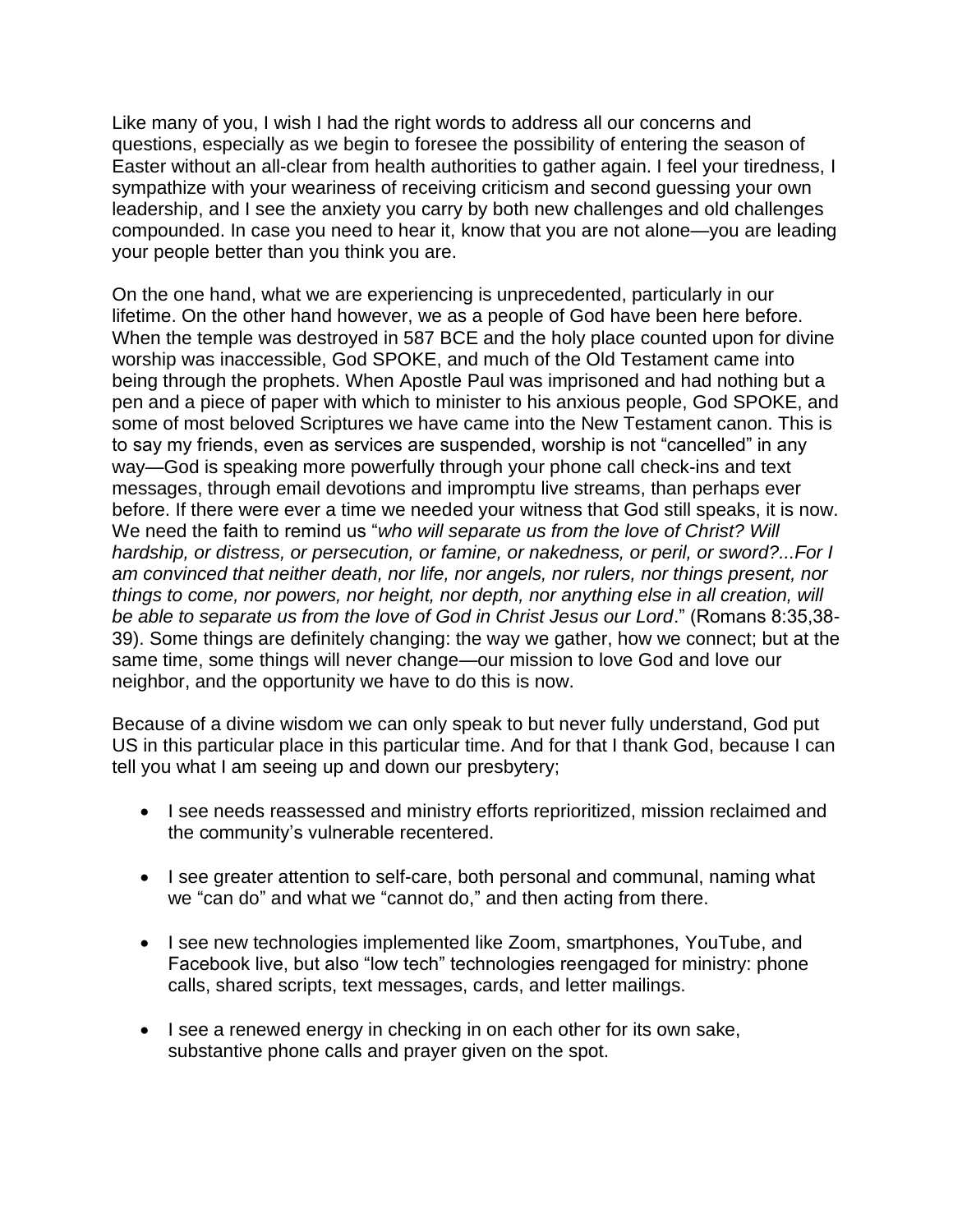- I see movements towards teamwork and listening and grassroots buy-in before decisions are made together on a level not seen mobilized in a long time.
- I see experimentation, failure, outpourings of grace, humble learning, trying again—and coming out completely different on the other side.
- I see a forced spiritual fast from rituals that may have gotten stale but are now dearly beloved again, and a chance to cast away less meaningful routines.
- I see a whole new reading on long familiar Scriptures, new lenses on faith, on exile, on healing, on restoration.
- I see carte blanche to try something new—to BE something new.
- I see people BEING CHURCH, beyond, in-spite of, and independent of any building.

Because the majority of you know for sure your action plan you are taking for the next ten days, this is a great opportunity to declare a SEASON OF GRACE for each other, and especially for yourselves. We can try something new, anticipate failure, and see what we can learn. Be kindly reminded of the truth that such fasting, Sabbath, disruption, and change is happening during the season of Lent is *theological gold*. What an amazing opportunity to frame our work in the context of the spiritual practices of Lent, in which we traditionally "give something up" not so we can lose it, but that we can come to value it again!

Yes, there is chance these changes may go longer than we are ready for, and new challenges will emerge we did not foresee. Yes, there is a chance that Easter for your congregation will need to be whatever day or month we are advised to emerge out of physical isolation (If we do, let it be the greatest Easter celebration we have ever sung out our hearts for.) Let us remember God moves with us with fire and cloud and has already given us everything we need right here in our midst. Even after manna from heaven poured abundantly from the sky, that manna burned off at the end of the day so we would trust God to provide tomorrow. For even Jesus tells us, "*Do not worry about tomorrow, for tomorrow will bring worries of its own. Today's trouble is enough for today*" (Matthew 6:34).

For now, I pray with and for you. I breathe with you. And I take one day at a time with you. Please know you are not alone. I leave you now with this charge from Joshua 1:9: "*I hereby command you: Be strong and courageous; do not be frightened or dismayed, for the Lord your God is with you wherever you go*."

In Faith,

Rev. Ryan J. Landino, Lead Presbyter For Transformation, Great Rivers Presbytery, in consultation with Rev. Elissa Bailey, Stated Clerk, Great Rivers Presbytery